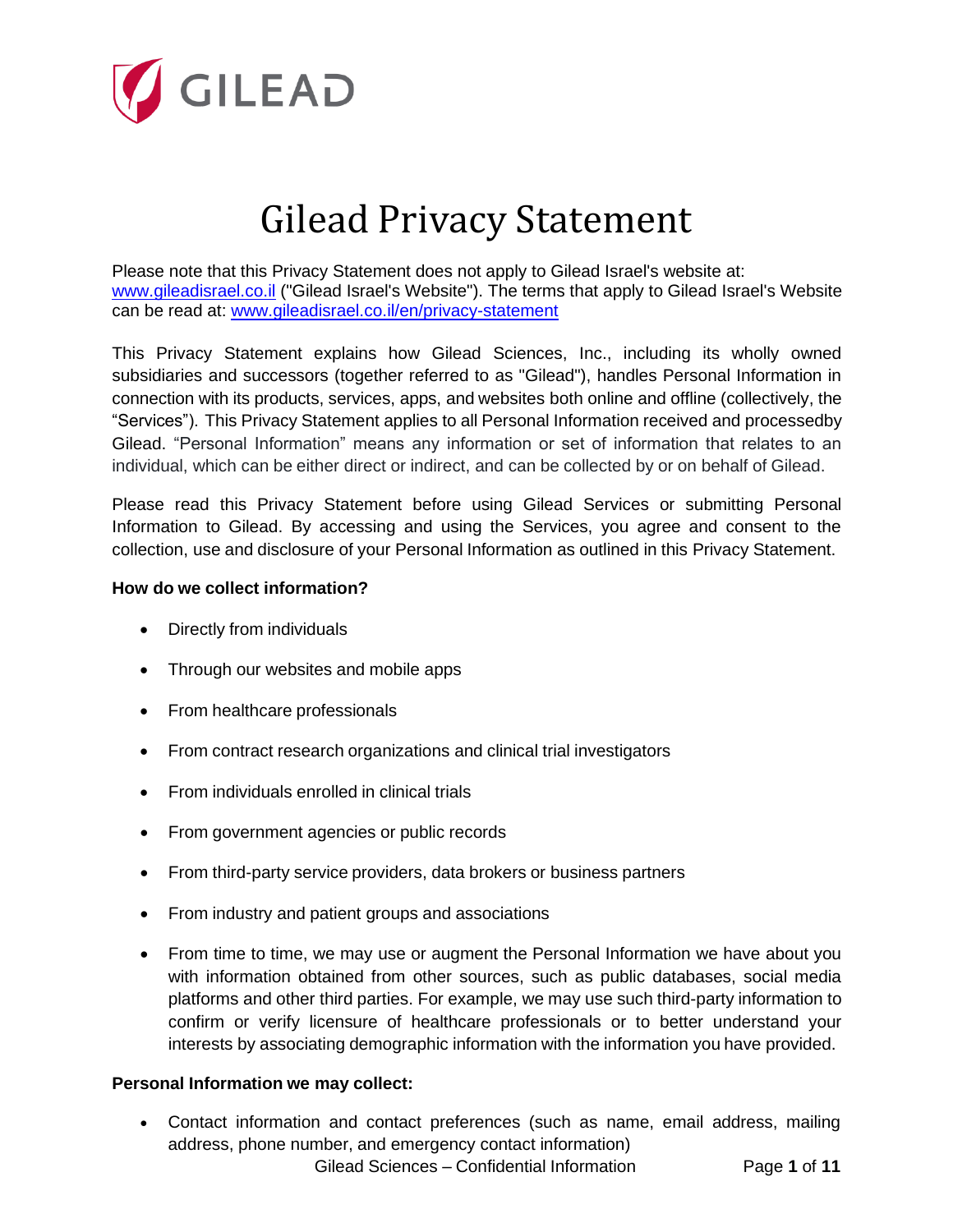

- Biographical and demographic information (such as date of birth, age, gender, ethnicity, marital status, and sexual orientation)
- Health and medical information (such as information about physical and mental health conditions and diagnoses, treatments for medical conditions, genetic information, family medical history, and medications an individual may take, including the dosage, timing, and frequency) we collect in connection with managing clinical trials, conducting research, providing patient support programs, distributing and marketing our products, managing compassionate use and expanded access programs, and tracking adverse event reports
- Information regarding any parents or legal guardians
- Financial information to complete a transaction or determine eligibility for patient assistance programs
- Username and password that you may select in connection with establishing an account on our websites or mobile apps
- Your photograph, social media handle or digital or electronic signature
- Publicly available information
- Internet activity, such as your browsing history, your search history, and information on your interaction with our Services and advertisements
- Inferences drawn from other Personal Information listed above, to create a profile reflecting your preferences, characteristics, behavior, attitudes and abilities
- Adverse event information
- We may combine the Personal Information we collect about you with information obtained from other sources, such as public databases, social media platforms and other third parties.

# *If you are a healthcare professional, we may also collect***:**

- Professional credentials, educational and professional history, institutional and government affiliations, and information included on a resume or curriculum vitae (such as work experience, education, and languages spoken)
- Information about the Gilead programs, products and activities with which you have engaged
- Details about our interactions with you, your prescribing of our products and the agreements you have executed with us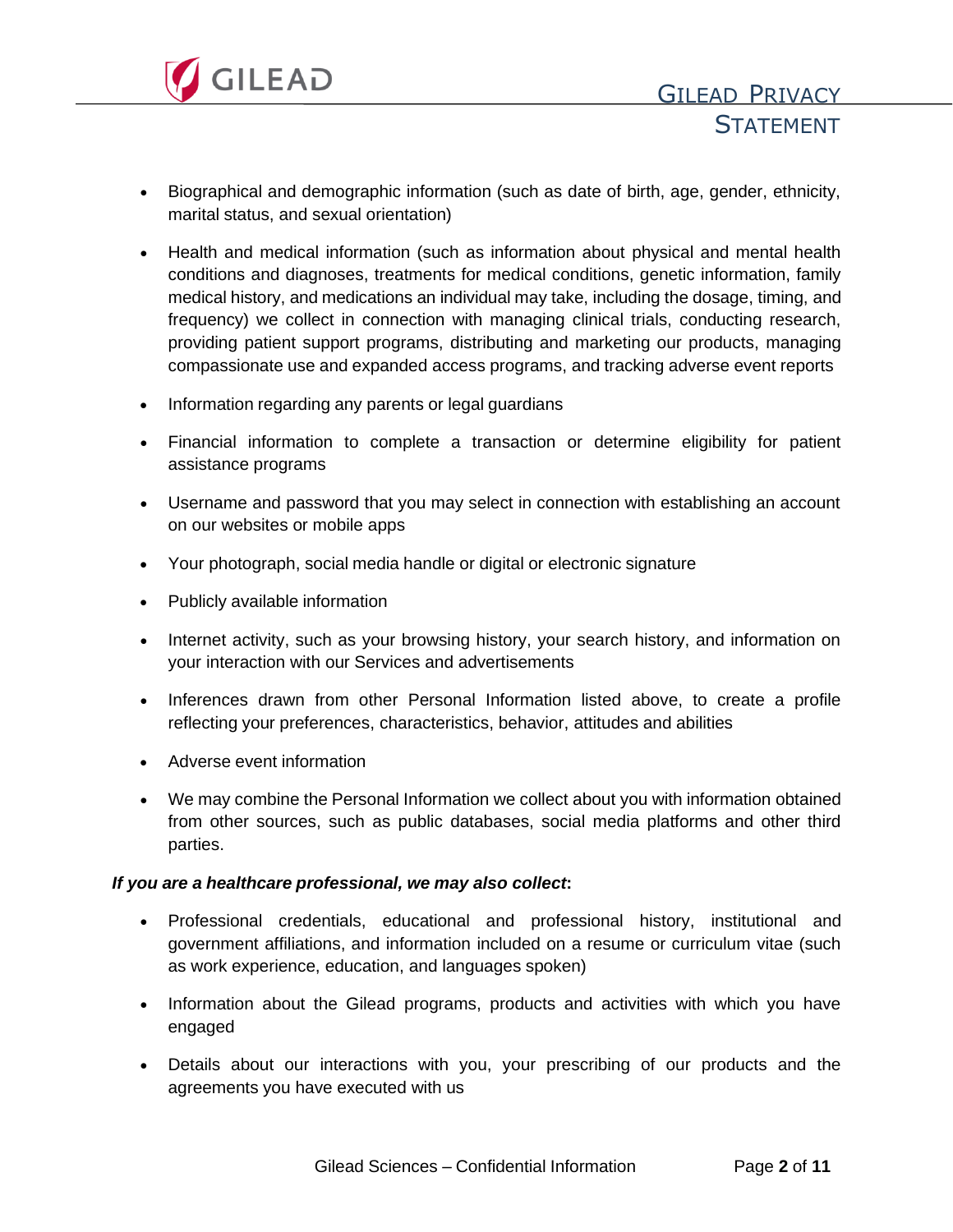

• Publicly-available information related to your practice, such as license information, disciplinary history, prior litigation and regulatory proceedings, and other due diligence related information.

#### **How we use Personal Information**

Gilead processes your Personal Information in its normal course of business for its own internal purposes, such as:

- Establishing and maintaining communications with you
- Where you have requested participation in a clinical trial with Gilead or one of Gilead's partners
- Disease management, education, or decision support systems related to the use of Gilead products or Services
- Where you have requested a service from Gilead, assisting you in the completion of your application, the assessment of your eligibility for any such requested service, the processing and maintenance of the service, as well as any applicable renewal of such service
- Responding to your inquiries about applications, trials and other Services
- Making proposals for future service needs
- Allowing our affiliated companies to notify you of certain products or Services offered by our affiliated companies
- Processing transactions through service providers
- Meeting legal, security, processing, and regulatory requirements
- Research and secondary research on our products and Services
- Protecting against fraud, or suspicious or other illegal activities
- Compiling statistics for analysis of our sites and our business.

#### **Why we process Personal Information**

Gilead processes Personal Information where it has a legal basis for doing so. Legal bases include where:

• The transfer or processing is in Gilead's legitimate interest in providing you with access to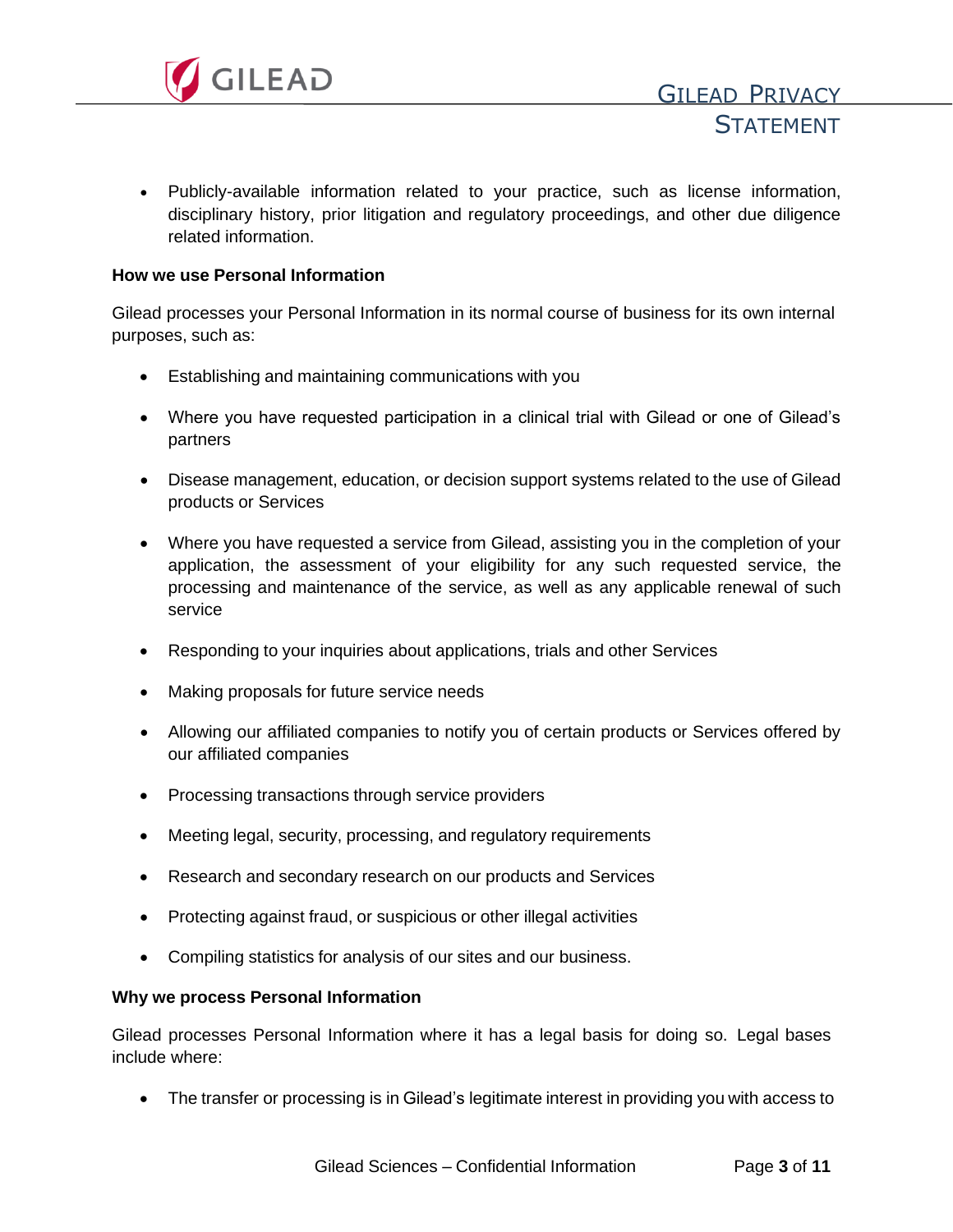

our Services and programs

- The transfer or processing is necessary for the performance of a contract between you and Gilead (or one of its affiliates)
- The transfer or processing is necessary for the performance of a contract, concluded in your interest, between Gilead (or one of its affiliates) and a third party
- The transfer or processing is necessary, or legally required, on important public interest grounds, for the establishment, exercise, or defense of legal claims, or to protect your vital interests
- The transfer or processing is required by applicable law
- With your consent, as described in specific terms, privacy notices and/or consent forms where we collect your consent.

# **How we share Personal Information**

# *Within our family of companies*

In the normal course of performing Services for our clients, Personal Information may be shared within Gilead and its affiliates for research and statistical purposes, drug safety and efficacy purposes, disease management, system administration and crime prevention or detection, or any purpose otherwise identified in this Privacy Statement.

# *With our Service Providers*

We may retain other companies and individuals to perform Services on our behalf and we may collaborate with other companies and individuals with respect to particular products or Services. Examples of service providers include data analysis firms, credit card processing companies, customer service and support providers, email and SMS vendors, web hosting and development companies and fulfillment companies. Providers also include our co-promote partners for products that we jointly develop and/or market with other companies. Some providers may collect Personal Information on our behalf.

# *In connection with Business Transactions*

As we continue to develop our business, we might sell or buy assets. In such transactions, user information, including Personal Information, generally is one of the transferred business assets. Also, if either Gilead itself or substantially all of Gilead assets were acquired, your Personal Information may be one of the transferred assets. Therefore, we may disclose and/or transfer your Personal Information to a third party in these circumstances.

# *To comply with our legal obligations*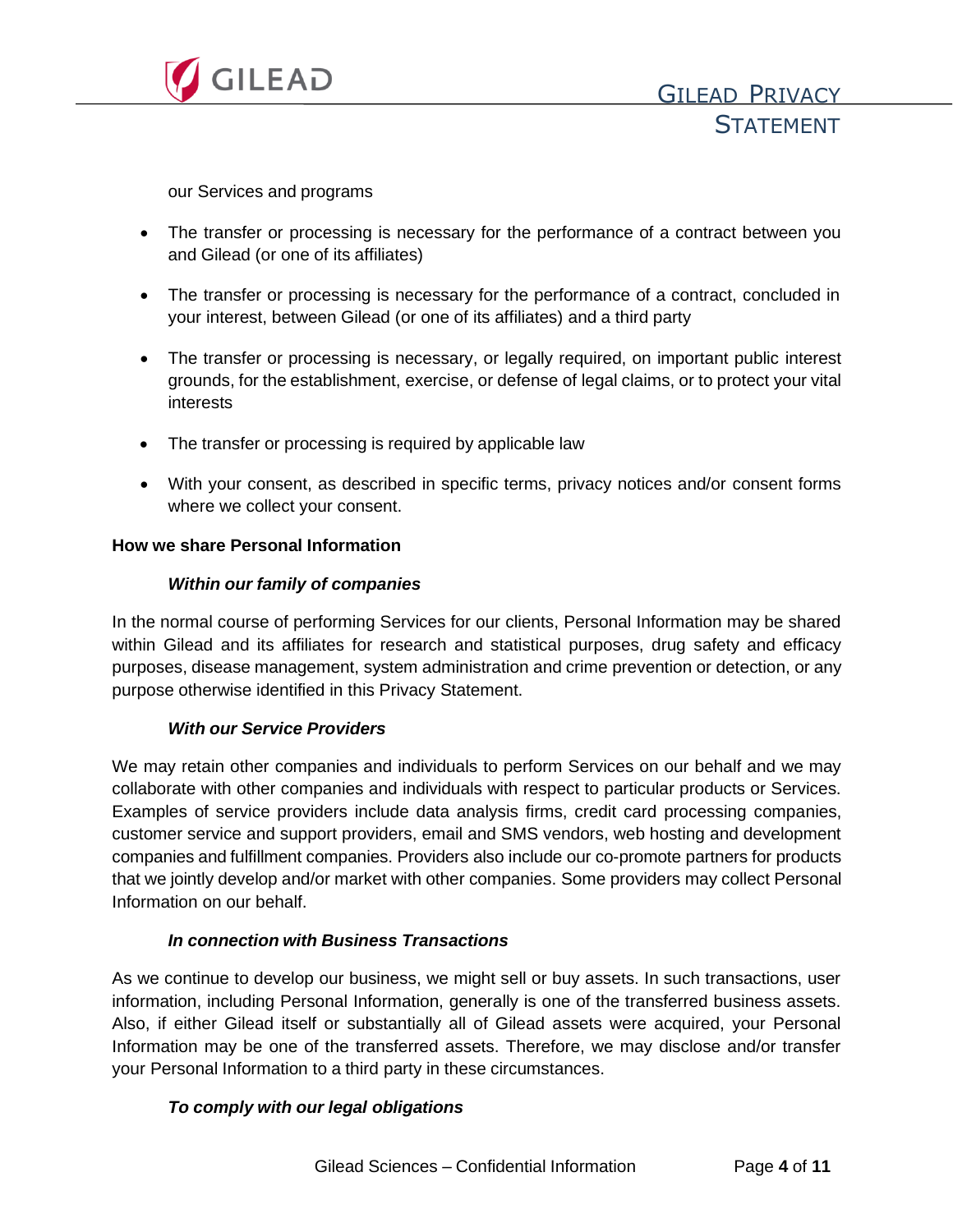

Gilead reserves the right to disclose, without your prior permission, any Personal Information about you or your use of the Services if Gilead has a good faith belief that such action is necessary to: (a) protect and defend the rights, property or safety of Gilead, our employees, other users of the Services, or the public; (b) enforce the terms and conditions that apply to use of the Services; (c) as required by a legally valid request from a competent governmental authority and/or to comply with a judicial proceeding, court order, or legal process; or (d) respond to claims that any content violates the rights of third parties. We may also disclose Personal Information as we deem necessary to satisfy any applicable law, regulation, legal process, or governmental request.

We may also disclose aggregate or de-identified data that is not personally identifiable to third parties for any purpose.

Please note, Gilead does not sell Personal Information to third parties.

#### **How does Gilead collect information online?**

Gilead websites and apps may collect information that could be potentially personally identifiable about your visits without you actively submitting such information. Unidentified information may be collected using various technologies, such as cookies and web beacons. [Cookies](https://www.gilead.com/privacy-statements/cookie-statement) are small text files that are transferred to your computer's hard disk by a website. Web beacons (also referred to as GIF files, pixels, or internet tags) help Gilead understand how you navigate around Gilead websites. As part of your use of Gilead websites, your internet browser automatically transmits to Gilead websites some of this information, such as the URL of the website you just visited and the browser version your computer is operating. Passive information collection technologies can make your use of Gilead websites easier by allowing Gilead to provide better service, customize Gilead websites based on consumer preferences, compile statistics, analyze trends, and otherwise administer and improve Gilead websites. You can prevent the storage of cookies by adjusting the settings on your browser, though certain features of Gilead websites may not work without use of passive information collection technologies. Information collected by these technologies cannot be used to identify you without additional information.

Some of Gilead's business partners, with whom Gilead contracts to carry out the Services (e.g., website providers), may use their cookies on Gilead websites and apps. Although Gilead may not have direct access to or control over such cookies, this Privacy Statement governs the use of cookies by Gilead and such business partners on Gilead websites and apps. Gilead may also allow social media companies (e.g., Facebook) to put "widgets" on Gilead websites. These thirdparty tools may also be used to track you across websites. For example, so long as you are logged in to Facebook, every time you land on a webpage that has a Facebook widget, Facebookwill know you are on that webpage. Gilead does not control the privacy practices of these third parties.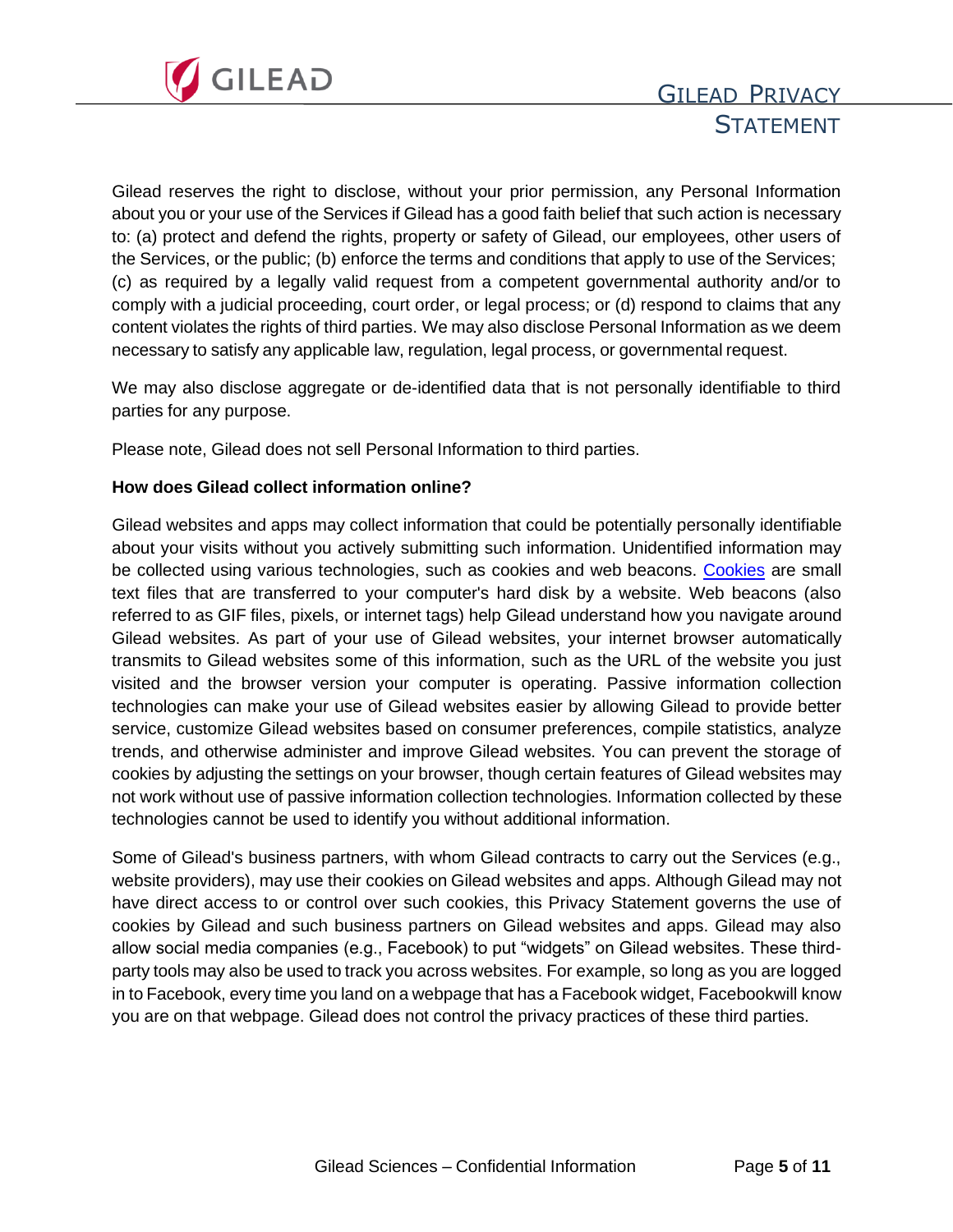

Some internet browsers allow you to limit or disable the use of tracking technologies that collect unidentified information, such as a "Do Not Track" ("DNT") setting. Currently, we do not respond to DNT signals.

#### **Special Programs and Clinical Trials**

Gilead may offer apps, special programs, clinical trials, activities, events or promotions ("Programs") that have unique or additional specific terms, privacy notices and/or consent forms that explain how any information you provide will be processed in connection with the Programs. Certain Programs may include options to help you afford your medications. Where required, we may provide additional terms. You should review the terms applicable to the Programs before interacting or participating in the Program.

#### **Choice**

Where Gilead relies on consent for the fair and lawful processing of Personal Information, the opportunity to consent will be provided prior to when the Personal Information in question is collected. Your consent may be given through your authorized representative such as a legal guardian, agent, or holder of a power of attorney. Where Gilead relies on consent, you will be entitled to withdraw that consent at any time.

#### **International Data Transfers**

Gilead maintains servers and other storage facilities in the United States, EU, and Asia. Gilead may transfer Personal Information outside of its country of origin for the purposes, and in the manner, set out in this Privacy Statement, including for processing and storage by service providers and affiliates in connection with such purposes. In all situations, Gilead takes reasonable steps to ensure that your privacy is protected. Such steps include, but are not limited to, implementing privacy, security, and contractual controls, as well as steps noted in this Privacy Statement, as required by applicable law.

To the extent that any Personal Information is sent outside of an individual's country, it is subject to the laws of the country in which it is held, and may be subject to disclosure to the governments, courts, or law enforcement or regulatory agencies of such other country, pursuant to the laws of such country, consistent with the Principles.

Gilead endeavors to obtain assurances from its service providers and affiliates that they will safeguard Personal Information consistent with this Privacy Statement. An example of appropriate assurances that may be provided by service providers and affiliates includes a contractual obligation that they provide at least the same level of protection as is required by Gilead's privacy principles set out in this Privacy Statement. Where Gilead has knowledge that aservice provider or affiliate is using or disclosing Personal Information in a manner contrary to this Privacy Statement, Gilead will take appropriate steps to prevent or stop the use or disclosure.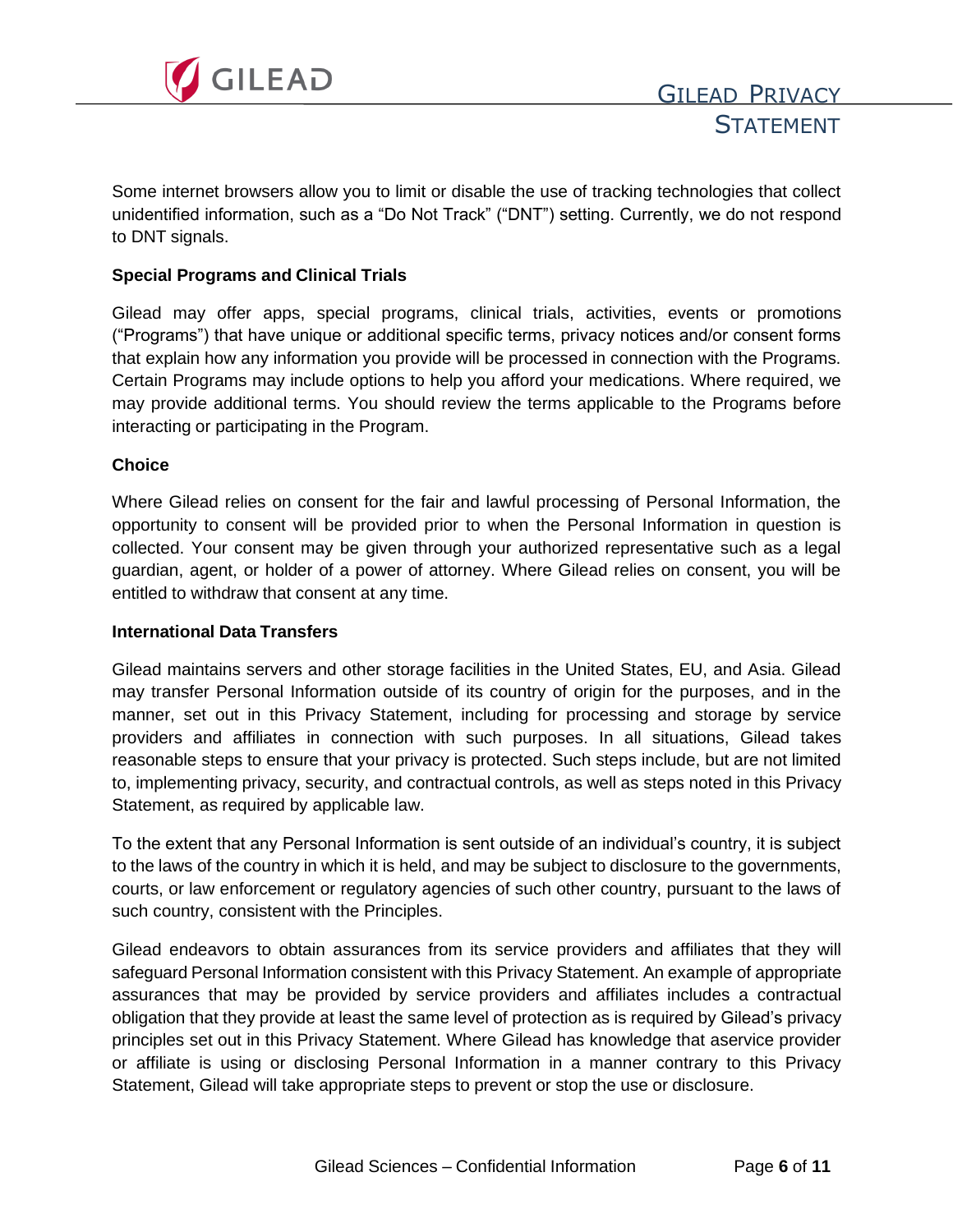

Gilead was a participant in the EU-U.S. and Swiss-U.S. Privacy Shield Frameworks from 2017 to 2021. Gilead withdrew from Privacy Shield in May 2021. With respect to data transferred from the EU and Switzerland to the U.S., Gilead has and will continue to rely on appropriate data transfer safeguards, such as Standard Contractual Clauses, which remain in effect.

#### **Security**

Gilead has implemented reasonable physical, technical and managerial controls and safeguards to keep your Personal Information protected from unauthorized access, disclosure, alteration, and destruction. Such measures may include, but are not limited to: the encryption of communications via SSL, encryption of information while it is in storage, firewalls, access controls, separation of duties, and similar security protocols.

Gilead trains its employees on the importance of privacy and how to handle and manage Personal Information appropriately and securely. Personal Information handled by agents, or companies with which Gilead may conduct joint programs, is governed by this Privacy Statement and the Principles.

Please note, the confidentiality of Personal Information transmitted over the internet cannot be guaranteed. Gilead urges you to exercise caution when transmitting Personal Information over the internet. Gilead cannot absolutely guarantee that unauthorized third parties will not gain access to your Personal Information; therefore, when submitting Personal Information to Gilead online, you must weigh both the benefits and the risks.

# **Data Integrity and Purpose Limitation**

Gilead will use Personal Information only in ways that are compatible with the purposes for which it was collected, or consented to by the individual. Gilead will have appropriate steps in place to ensure that Personal Information is relevant to its intended use, accurate, complete, and current. Gilead will only store Personal Information for as long as it is needed to fulfill the purposes for which it was collected, subject to applicable data retention periods imposed upon Gilead by applicable law. This may mean that your Personal Information is stored by Gilead for a number of years, depending on the purpose and need for that data to be processed. For more information about Gilead's retention periods for Personal Information, please refer to the contact information section below.

# **Your Rights**

You may have certain rights and choices regarding our processing of your Personal Information. Depending on your jurisdiction, applicable law may entitle you to additional consumer rights, including the right to: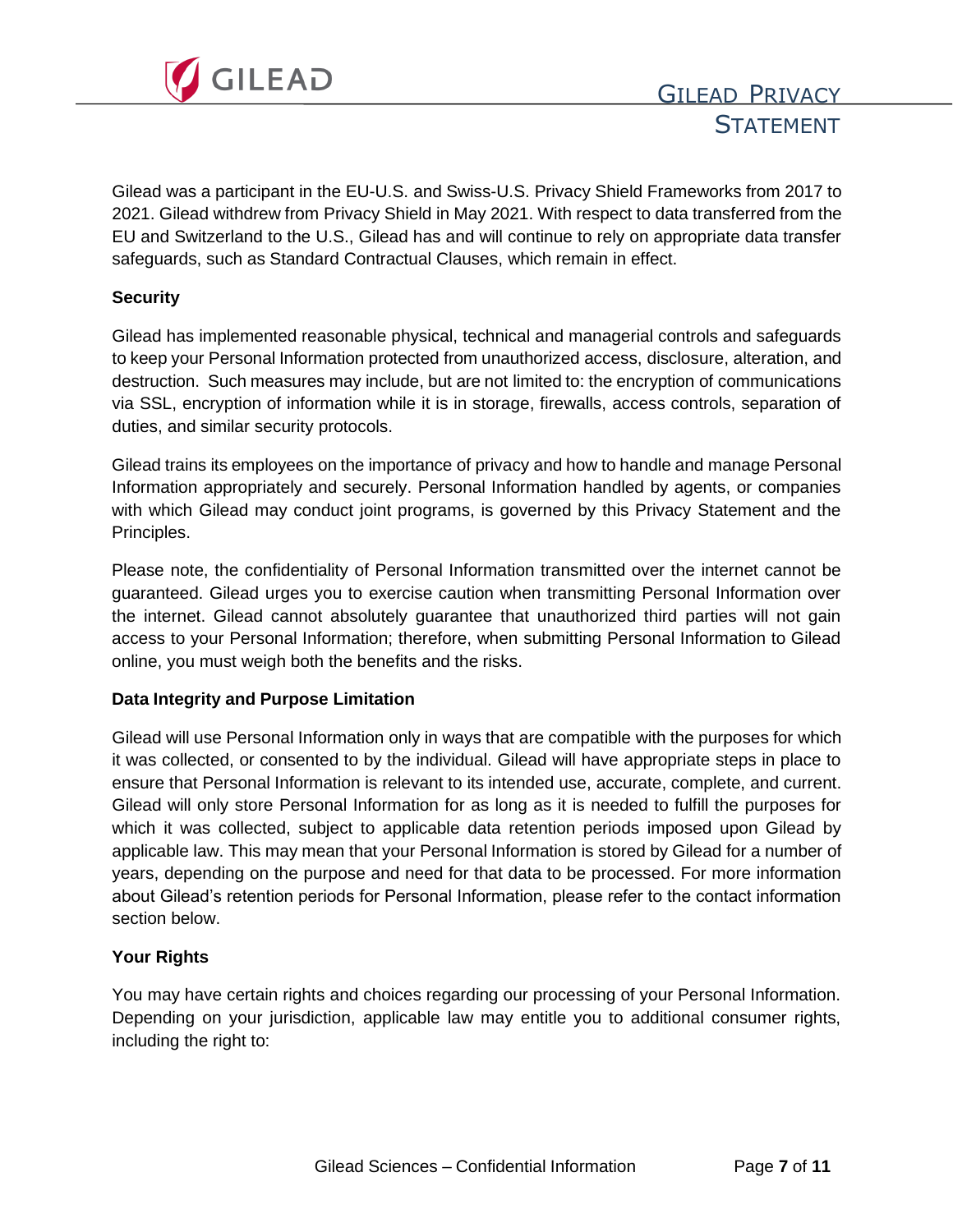

- Know the categories and/or specific pieces of Personal Information collected about you, including whether your Personal Information is sold or disclosed, and with whom your Personal Information was shared
- Access a copy of the Personal Information we retain about you
- Request deletion of your Personal Information
- Correct or amend your Personal Information
- Object to certain uses of your Personal Information.

We reserve the right to verify your identity in connection with any requests regarding Personal Information to help ensure that we provide the information we maintain to the individuals to whom it pertains, and allow only those individuals or their authorized representatives to exercise rights with respect to that information. If you are an authorized agent making a request on behalf of a consumer, we may require additional information to verify that you are authorized to make that request. This may include obtaining a written authorization and proof that you are authorized to make the request.

Gilead may not be able to comply with a request where Personal Information has been destroyed, erased or made anonymous in accordance with Gilead's record retention obligations and practices. In the event that Gilead cannot provide an individual with access to his/her Personal Information, Gilead will endeavor to provide the individual with an explanation, subject to any legal or regulatory restrictions.

To submit a request, please contact us:

Through our web portal for:

*[Residents](https://privacyportalde-cdn.onetrust.com/dsarwebform/bf68afa0-3c8d-4d2e-9472-6b54f14f5822/fb6b4c38-6b71-44ea-b8b2-ca3d55426d38.html) of the EEA*

*[Residents](https://privacyportalde-cdn.onetrust.com/dsarwebform/bf68afa0-3c8d-4d2e-9472-6b54f14f5822/428933da-357c-4d27-8d24-ae1af1a95e1e.html) of the US and other countries*

By email to *[privacy@gilead.com](mailto:privacy@gilead.com)* 

By telephone at +1 (833) GILEAD2 (+1 (833) 445-3232)

By mail to the following addresses:

| Gilead Sciences, Inc.    | Gilead Sciences Israel Ltd.        |
|--------------------------|------------------------------------|
| Attn: Privacy            | <b>Attn: Privacy</b>               |
| 333 Lakeside Drive       | 4 HaHarash St, Lobby E 14th floor  |
| Foster City, CA 94404USA | <b>Hod Hasharon Business Park</b>  |
|                          | P.O.Box 6090, Hod Hasharon 4524075 |
|                          | Israel                             |

Gilead Sciences – Confidential Information Page **8** of **11**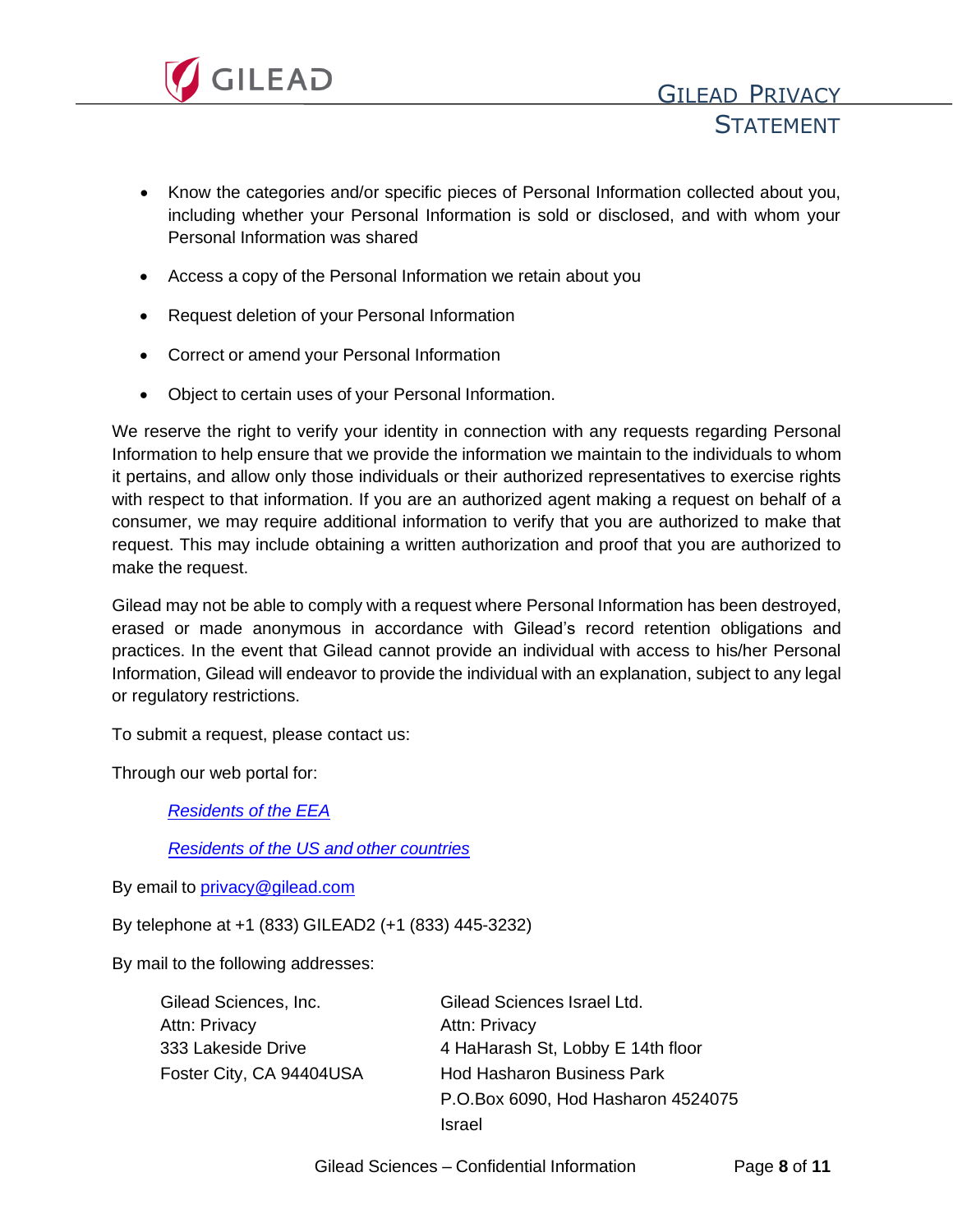

# GILEAD PRIVACY **STATEMENT**

To help us respond to your request, all communications to Gilead should include the sender's name and contact information (such as email address, phone number or mailing address), and a detailed explanation of the request. In addition, communications related to Gilead websites should include, as applicable, the email address used for registration and the Gilead website address on which Personal Information was provided (e.g., www.gilead.com). Email requests to delete, amend, or correct Personal Information should include "Deletion Request" or "Amendment/Correction Request", as applicable, in the subject line of the email. Gilead will endeavor to respond to all reasonable requests in a timely manner, and in any case, within any time limits prescribed by applicable local law. If you have questions or complaints regarding our Privacy Statement or practices, please contact us at [privacy@gilead.com](mailto:privacy@gilead.com) or at the mailing address provided above.

We will not restrict or deny you access to our Services because of choices and requests you make in connection with your Personal Information. Please note, certain choices may affect our ability to deliver the Services.

You may unsubscribe from our marketing emails at any time by following the instructions included in those emails. Any requests to opt-out of future communications from Gilead, or to opt-out of a particular Gilead program should be directed to Gilead using the contact methods above.

# **Children**

No Gilead websites are intended to collect or use any Personal Information from children ("children" are individuals who have not reached the age of majority in their residential jurisdictions). Gilead does not knowingly allow children to order Gilead's products, communicate with Gilead, or use any of Gilead's online Services. Should you suspect that a child of whom you are the parent or legal guardian has provided us with Personal Information, please contact Gilead using one of the methods specified herein and Gilead will work with you to address this issue.

#### **Links to Third-Party Services**

We may provide links to other websites, services, and applications that are not operated or controlled by us ("Third-Party Services"). This Privacy Statement does not apply to the Third-Party Services. While we attempt to facilitate access only to those Third-Party Services that share our respect for your privacy, we cannot take responsibility for the content, privacy policies, or practices of those Third-Party Services. We encourage you to review and understand the privacy practices of any Third-Party Services before providing any information to or through them. Your interactions with these features are governed by the privacy policy of the Third-Party Service that provides the feature.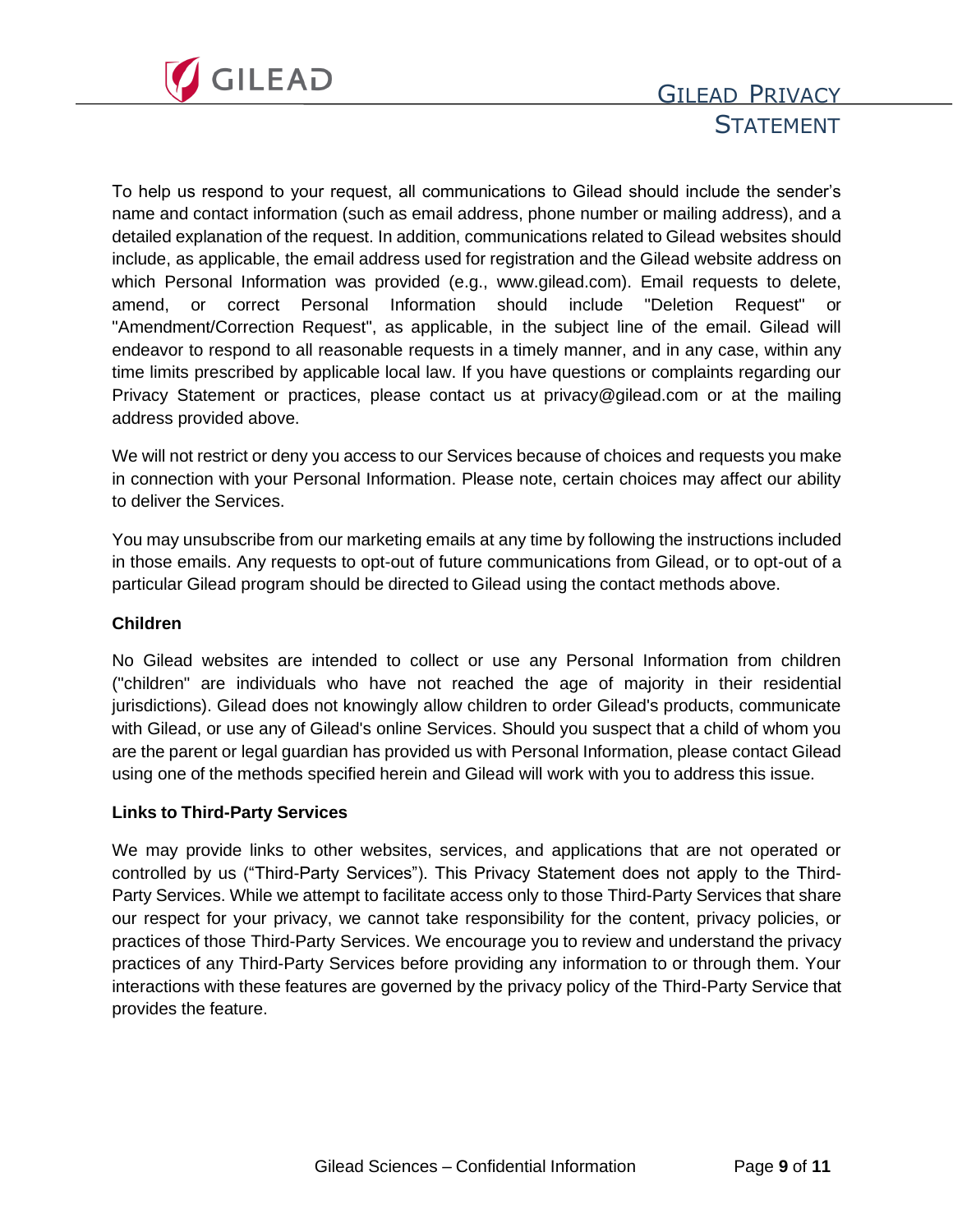

### **Contact Information**

Any questions or concerns regarding handling of Personal Information by Gilead, or related to revocation of consent to collect, process, transfer, or disclose your Personal Information should be directed by email to [privacy@gilead.com.](mailto:privacy@gilead.com)

Any requests to opt-out of future communications from Gilead, or to opt-out of a particular Gilead program should be directed to Gilead through our web portals, by email to [privacy@gilead.com,](mailto:privacy@gilead.com) or by telephone at +1 (833) GILEAD2 (+1 (833) 445-3232).

Alternatively, letters may be sent to the following addresses:

| Gilead Sciences, Inc.    | Gilead Sciences Israel Ltd.        |
|--------------------------|------------------------------------|
| Attn: Privacy            | <b>Attn: Privacy</b>               |
| 333 Lakeside Drive       | 4 HaHarash St, Lobby E 14th floor  |
| Foster City, CA 94404USA | <b>Hod Hasharon Business Park</b>  |
|                          | P.O.Box 6090, Hod Hasharon 4524075 |
|                          | Israel                             |

# **Changes to the Gilead Privacy Statement**

Gilead reserves the right to amend this Privacy Statement from time to time to reflect technological advancements, legal and regulatory changes, and Gilead's business practices, subject to applicable laws. If Gilead changes its privacy practices, an updated version of this Privacy Statement will reflect those changes. Gilead will provide notice of such changes by updating the effective date listed on this Privacy Statement. It is your responsibility to check this Privacy Statement frequently to view any amendments. Your continued interaction with Gilead, in the activities covered above, will be subject to the then-current Privacy Statement.

# **EU Supplement**

If you are an EU citizen and/or accessing Gilead websites in the European Economic Area, then this Supplement may apply in addition to the above.

Transfers of your Personal Information may be made to entities located outside the European Economic Area, including entities located in the United States, for processing consistent with the purposes above. Gilead will implement appropriate contractual measures (including standard data protection clauses, a copy of which you can obtain by contacting privacy@gilead.com) to ensure that the relevant Gilead companies and third parties outside the European Economic Areaprovide an adequate level of protection to your Personal Information as set out in this Privacy Statement and as required by applicable law.